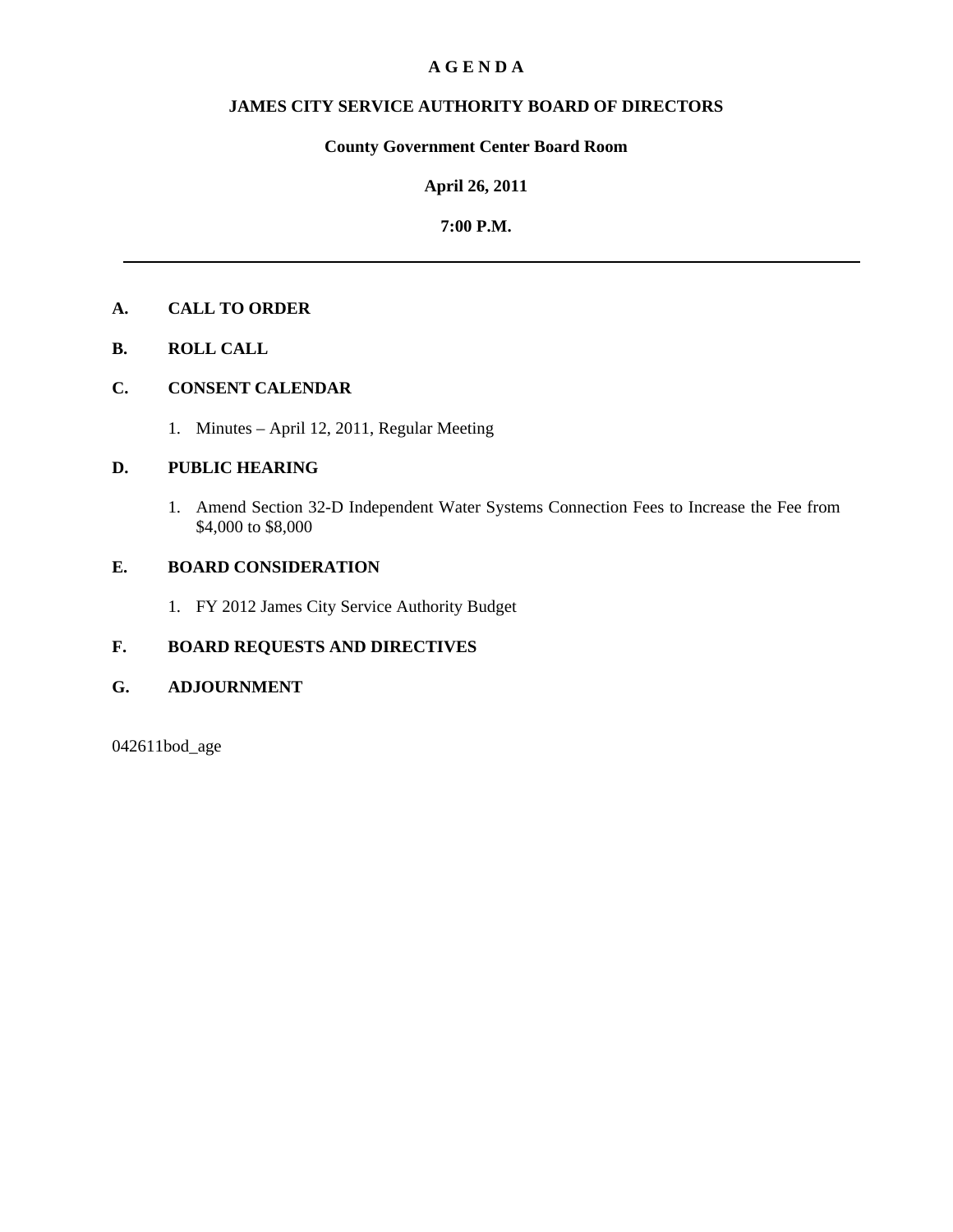#### AGENDA ITEM NO. C-l

AT A REGULAR MEETING OF THE BOARD OF DIRECTORS OF THE JAMES CITY SERVICE AUTHORITY, JAMES CITY COUNTY, VIRGINIA, HELD ON THE 12TH DAY OF APRIL 2011, AT 7:00 P.M. IN THE COUNTY GOVERNMENT CENTER BOARD ROOM, 101 MOUNTS BAY ROAD, JAMES CITY COUNTY, VIRGINIA.

#### A. CALL TO ORDER

#### B. ROLL CALL

James G. Kennedy, Chairman James O. Icenhour, Jr., Vice Chairman Mary K. Jones Bruce C. Goodson John J. McGlennon

Robert C. Middaugh, Secretary Leo P. Rogers, County Attorney Larry M. Foster, General Manager

#### C. CONSENT CALENDAR

Mr. McGlennon made a motion to adopt the item on the Consent Calendar.

The motion passed by a unanimous voice vote.

- 1. Minutes March 22, 2011, Regular Meeting
- 2. Contract Award Furnishings for New James City Service Authority (JCSA) Operations Center \$143,825

#### RESOLUTION

#### CONTRACT AWARD-FURNISHINGS FOR NEW JAMES CITY SERVICE AUTHORITY

#### $(JCSA)$  OPERATIONS CENTER  $- $143,825$

- WHEREAS, funds are available in the FY 2011 Capital Improvement Program budget for purchase of furnishings for the new James City Service Authority (JCSA) Operations Center; and
- WHEREAS, cooperative purchasing action is authorized by Chapter 1, Section 5, of the James City County Purchasing Policy and the Virginia Public Procurement Act and The Cooperative Purchasing Network (TCPN) issued a cooperative purchasing contract to Smarter Interiors as a result ofa competitive sealed Request for Proposals; and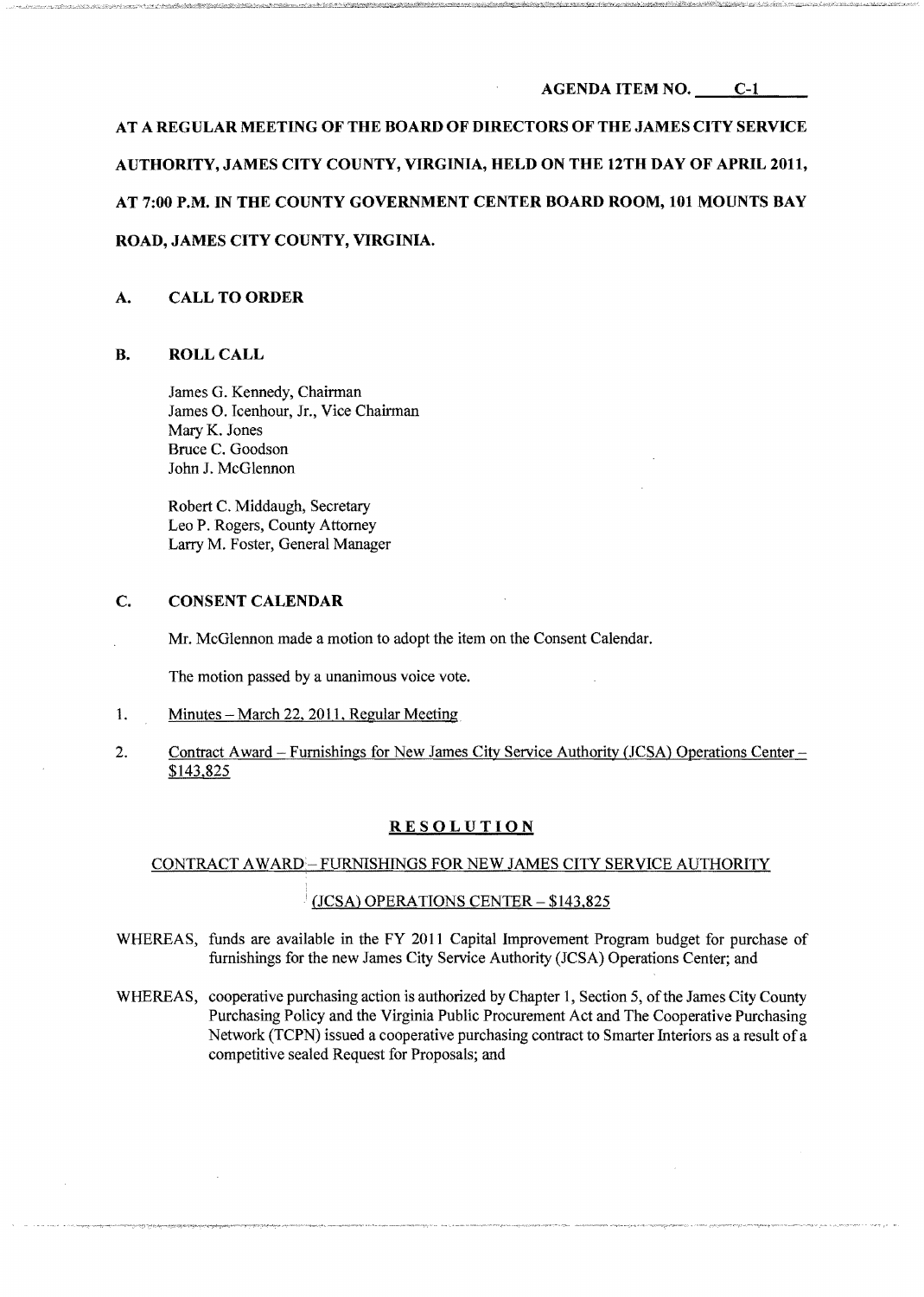- WHEREAS, JCSA and Purchasing staff determined the contract specifications met the Authority's requirements for furniture in the amount of \$143,825 with Smarter Interiors.
- NOW, THEREFORE, BE IT RESOLVED that the Board of Directors of the James City Service Authority, James City County, Virginia, hereby authorizes the Secretary to the Board to execute a contract with Smarter Interiors for furnishings in the amount of \$143,825.

## **D. PUBLIC HEARING**

1. FY 2012 James City Service Authority Budget

Mr. Foster stated that Ms. Sue Mellen, Assistant Manager of Financial and Management Services, would cover the James City Service Authority (JCSA) Budget along with the County budget. He stated that this was an opportunity for public comment on the JCSA budget prior to adoption on April 26, 2011.

Mr. Kennedy opened the Public Hearing.

As no one wished to speak to this matter, Mr. Kennedy closed the Public Hearing.

## **E. BOARD REQUESTS AND DIRECTIVES** - None

**F. RECESS** 

At 8:54 p.m., Mr. Kennedy recessed the Board to April 18, 2011, at 7 p.m. for a budget work session.

Robert C. Middaugh

Secretary to the Board

041211bod min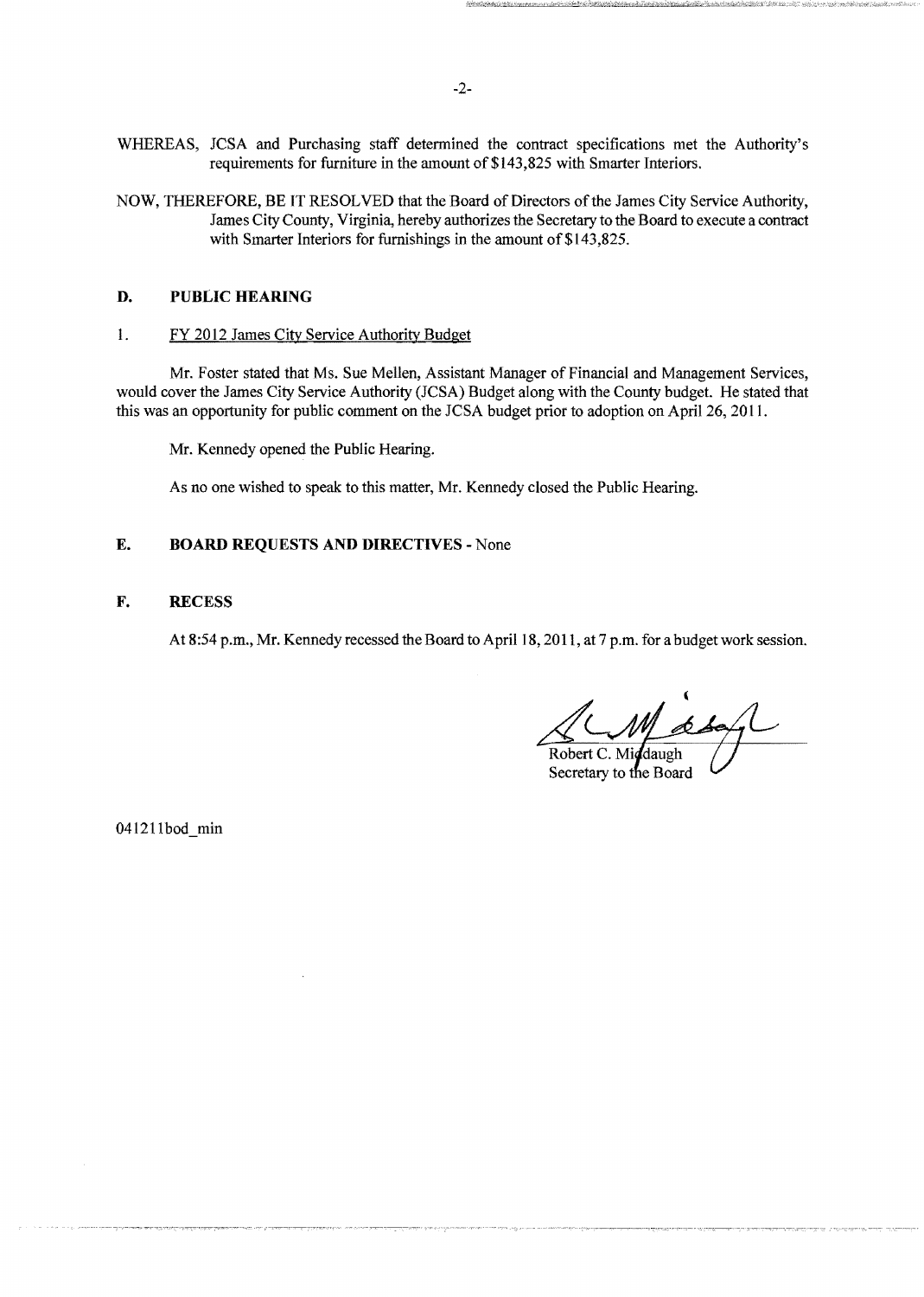# **AT A REGULAR MEETING OF THE BOARD OF DIRECTORS OF THE JAMES CITY SERVICE AUTHORITY, JAMES CITY COUNTY, VIRGINIA, HELD ON THE 12TH DAY OF APRIL 2011, AT 7:00 P.M. IN THE COUNTY GOVERNMENT CENTER BOARD ROOM, 101 MOUNTS BAY ROAD, JAMES CITY COUNTY, VIRGINIA.**

# **A. CALL TO ORDER**

## **B. ROLL CALL**

James G. Kennedy, Chairman James O. Icenhour, Jr., Vice Chairman Mary K. Jones Bruce C. Goodson John J. McGlennon

Robert C. Middaugh, Secretary Leo P. Rogers, County Attorney Larry M. Foster, General Manager

#### **C. CONSENT CALENDAR**

Mr. McGlennon made a motion to adopt the item on the Consent Calendar.

The motion passed by a unanimous voice vote.

- 1. Minutes March 22, 2011, Regular Meeting
- 2. Contract Award Furnishings for New James City Service Authority (JCSA) Operations Center \$143,825

# **R E S O L U T I O N**

## CONTRACT AWARD – FURNISHINGS FOR NEW JAMES CITY SERVICE AUTHORITY

## (JCSA) OPERATIONS CENTER – \$143,825

- WHEREAS, funds are available in the FY 2011 Capital Improvement Program budget for purchase of furnishings for the new James City Service Authority (JCSA) Operations Center; and
- WHEREAS, cooperative purchasing action is authorized by Chapter 1, Section 5, of the James City County Purchasing Policy and the Virginia Public Procurement Act and The Cooperative Purchasing Network (TCPN) issued a cooperative purchasing contract to Smarter Interiors as a result of a competitive sealed Request for Proposals; and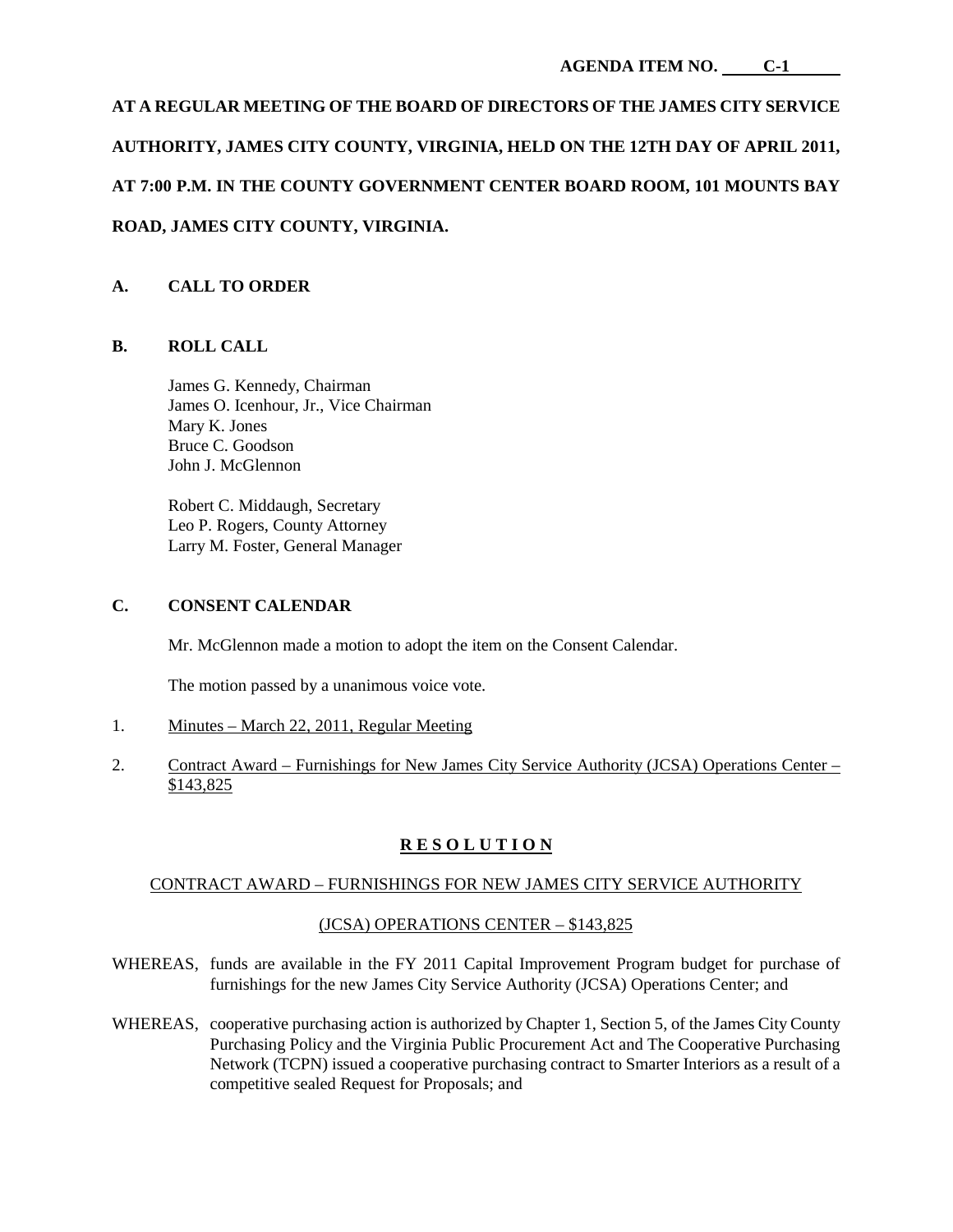- WHEREAS, JCSA and Purchasing staff determined the contract specifications met the Authority's requirements for furniture in the amount of \$143,825 with Smarter Interiors.
- NOW, THEREFORE, BE IT RESOLVED that the Board of Directors of the James City Service Authority, James City County, Virginia, hereby authorizes the Secretary to the Board to execute a contract with Smarter Interiors for furnishings in the amount of \$143,825.

#### **D. PUBLIC HEARING**

#### 1. FY 2012 James City Service Authority Budget

Mr. Foster stated that Ms. Sue Mellen, Assistant Manager of Financial and Management Services, would cover the James City Service Authority (JCSA) Budget along with the County budget. He stated that this was an opportunity for public comment on the JCSA budget prior to adoption on April 26, 2011.

Mr. Kennedy opened the Public Hearing.

As no one wished to speak to this matter, Mr. Kennedy closed the Public Hearing.

#### **E. BOARD REQUESTS AND DIRECTIVES -** None

#### **F. RECESS**

At 8:54 p.m., Mr. Kennedy recessed the Board to April 18, 2011, at 7 p.m. for a budget work session.

Robert C. Middaugh Secretary to the Board

\_\_\_\_\_\_\_\_\_\_\_\_\_\_\_\_\_\_\_\_\_\_\_\_\_\_\_\_\_\_\_\_

041211bod\_min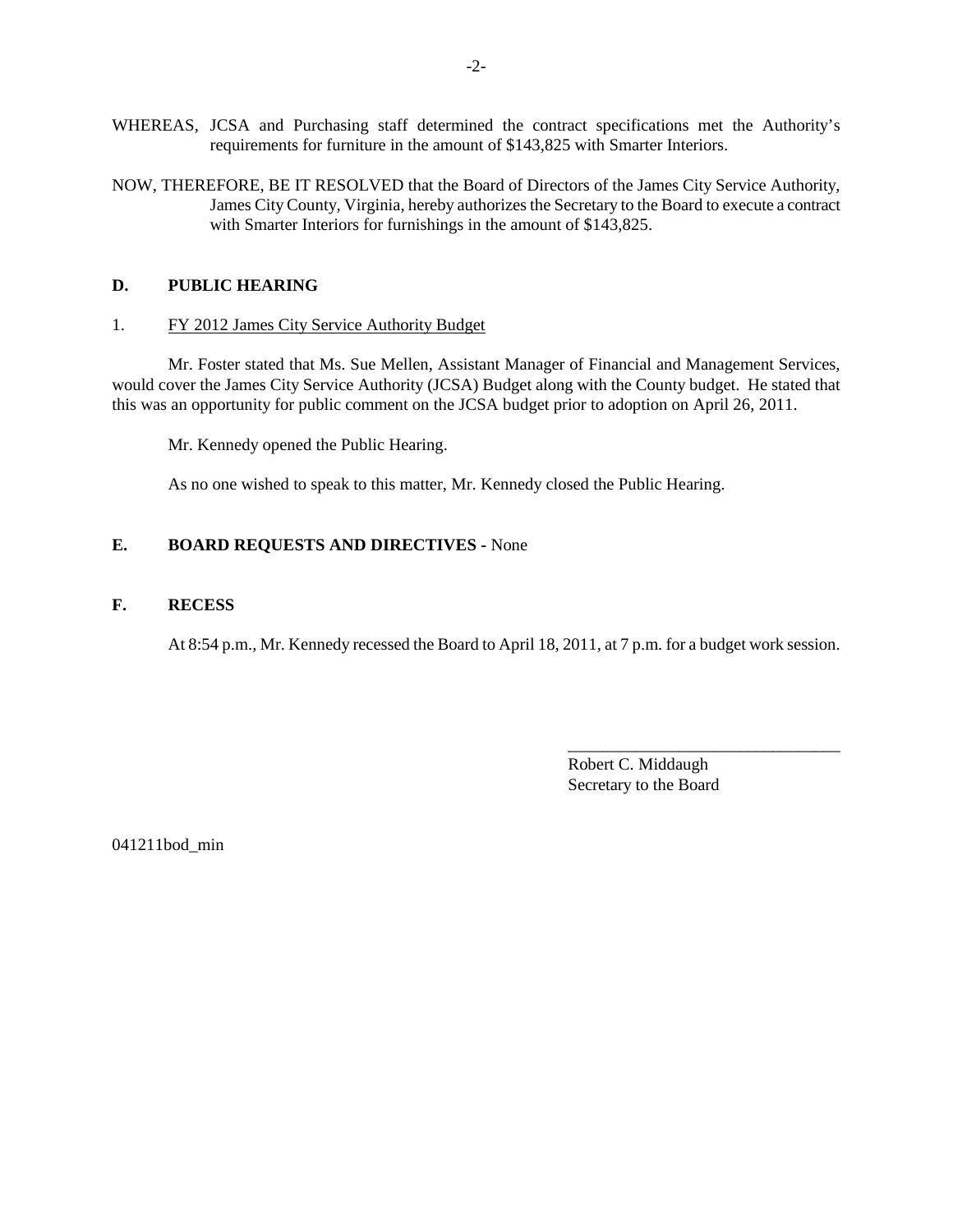## **MEMORANDUM COVER**



**Subject:** Amend Section 32-D Independent Water Systems Connection Fees to Increase the Fee from \$4,000 to \$8,000

## **Strategic Management Plan Pathway:** 1.a - evaluate service delivery costs

**Action Requested:** Shall the Board approval the resolution authorizing an increase of independent water system fees from \$4,000 to \$8,000 per lot?

**Summary:** Investment returns from independent water system fees do not provide adequate revenue to cover costs of operations of independent water systems when combined with revenues received from service. A Board requested evaluation of cost versus revenues indicates a fee of \$8,000 per lot is necessary to offset the deficit.

Approval of an increase in the fee is recommended with two options offered for determining when the fee will be paid. These two options are as follows:

Option 1 - Provides for the collection of the fee when lots are platted.

Option 2 - Provides for the developer to pay \$2,000 per lot for ALL planned lots with the acceptance of the independent water system serving the development. The balance would be paid when the building permit is issued for the home to be constructed on the lot.

Staff recommends approval of the attached resolution.

**Fiscal Impact:** N/A

| <b>FMS Approval, if Applicable:</b><br>Yes<br>No |                                                            |
|--------------------------------------------------|------------------------------------------------------------|
| <b>Assistant County Administrator</b>            | <b>County Administrator</b>                                |
| Doug Powell ________                             | Robert C. Middaugh                                         |
| <b>Attachments:</b><br>Memorandum<br>Resolution  | <b>Agenda Item No.: D-1</b><br><b>Date:</b> April 26, 2011 |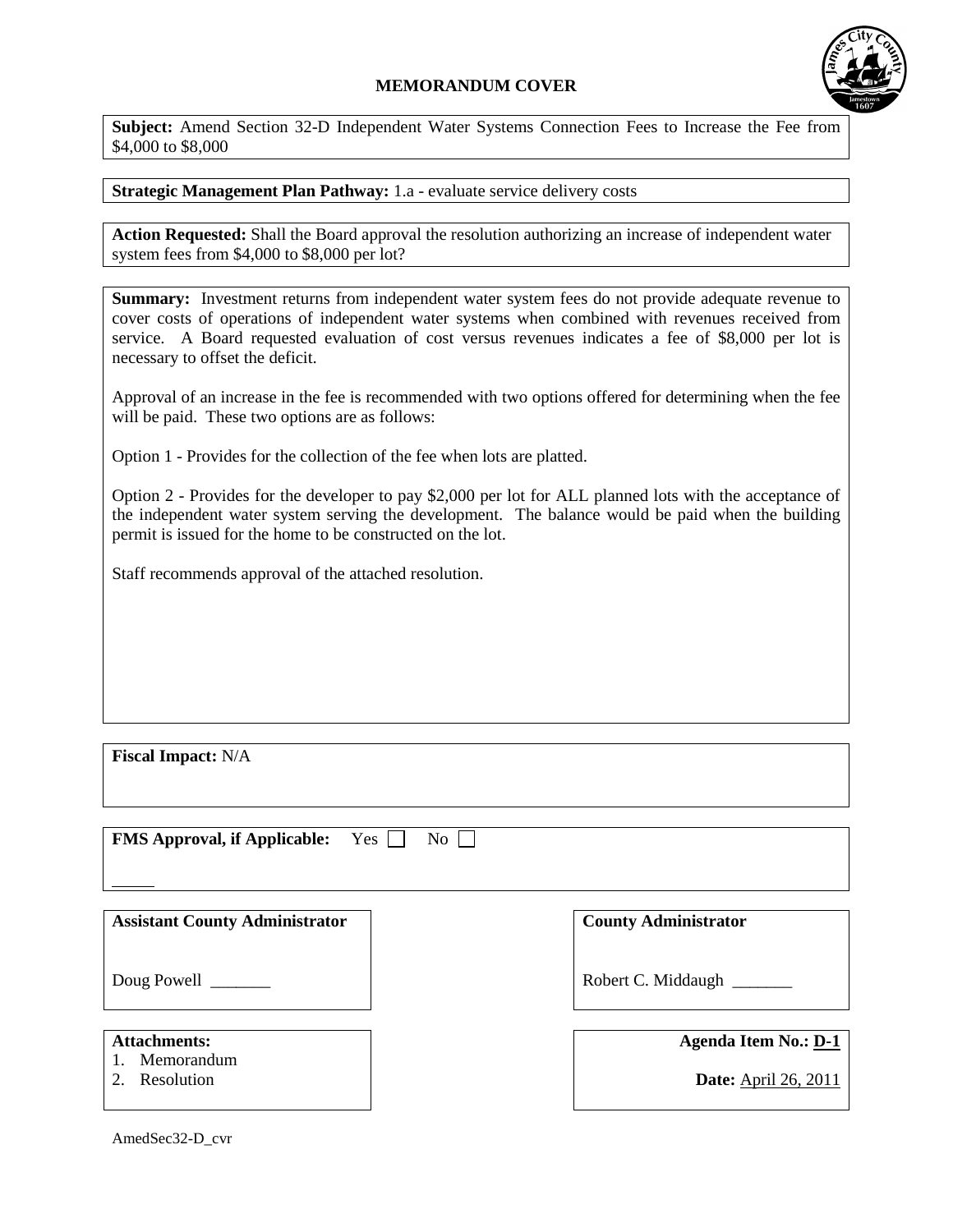#### **M E M O R A N D U M**

| DATE:           | April 26, 2011                                                                                              |
|-----------------|-------------------------------------------------------------------------------------------------------------|
| TO:             | The Board of Directors                                                                                      |
| FROM:           | Larry M. Foster, General Manager, James City Service Authority                                              |
| <b>SUBJECT:</b> | Amend Section 32-D Independent Water Systems Connection Fees to Increase the Fee from<br>\$4,000 to \$8,000 |

At its June 22, 2010, meeting, the Board conducted a public hearing on the Amendment of Section 32-D of the Regulations Governing Utility Service by increasing the per lot fee from \$4,000 to \$8,000 for all developments required by the County's Subdivision Ordinance to have an independent water system. The fee was implemented in 2004 to create an escrow fund to generate revenue to offset the expenses over revenues for the operation of independent water systems. After receiving public comment at the public hearing, the Board deferred action on the proposed fee increase.

To establish the recommended fee, all revenues and only operating expenses were calculated for the six existing independent water systems. No capital costs or administrative fees were used in the calculation except for an allocation of \$10,000 per year per facility to cover capital expenses. This appeared reasonable since water tanks have to be painted approximately every ten years at a cost of approximately \$50,000. The Department of Environmental Quality (DEQ) permits have to be renewed every ten years at a cost of \$6,000 and motor/pumps and wells have to be replaced at random intervals at an estimated cost of \$100,000 each. Revenue was based on actual receipts from each system over the most recent 12 months. Once compiled, revenues and expenses were divided by the combined total number of customers for all six systems to establish a per customer average for revenues and expenses (\$257/\$557).

Receipts from the fee were directed to be placed into an interest bearing account, the proceeds of which would be used to offset the costs of operating the independent water system. Because local government is limited to conservative investment practices, a 3.5 percent return was calculated which is currently considerably higher than can be expected, but is hopefully consistent with returns in the long-term. Once all was calculated, it was determined that an \$8,000 fee per lot was needed to offset the cost of operating an independent water system.

The fees are required to be paid for all planned lots in the development when the developer requests the James City Service Authority (JCSA) to accept the operation of the well facility and water system. Revenues from the development are limited during build-out while expenses to operate the well facility are not significantly reduced. As an example, the JCSA has taken over the responsibility of operating the water system serving the first development impacted by the fee. The development currently has two active water connections serving model homes.

As referenced above, the JCSA starts incurring expenses as soon as it takes over a water system while revenues are minimal. Typically developments occur in phases; requiring the fees to be paid for all lots planned for the development may be onerous. Two options are offered as follows:

Option No. 1 - Payment of fees for all lots when subdivided. This option would require the payment of fees prior to final approval of a subdivision plan based on how the developer phases the project.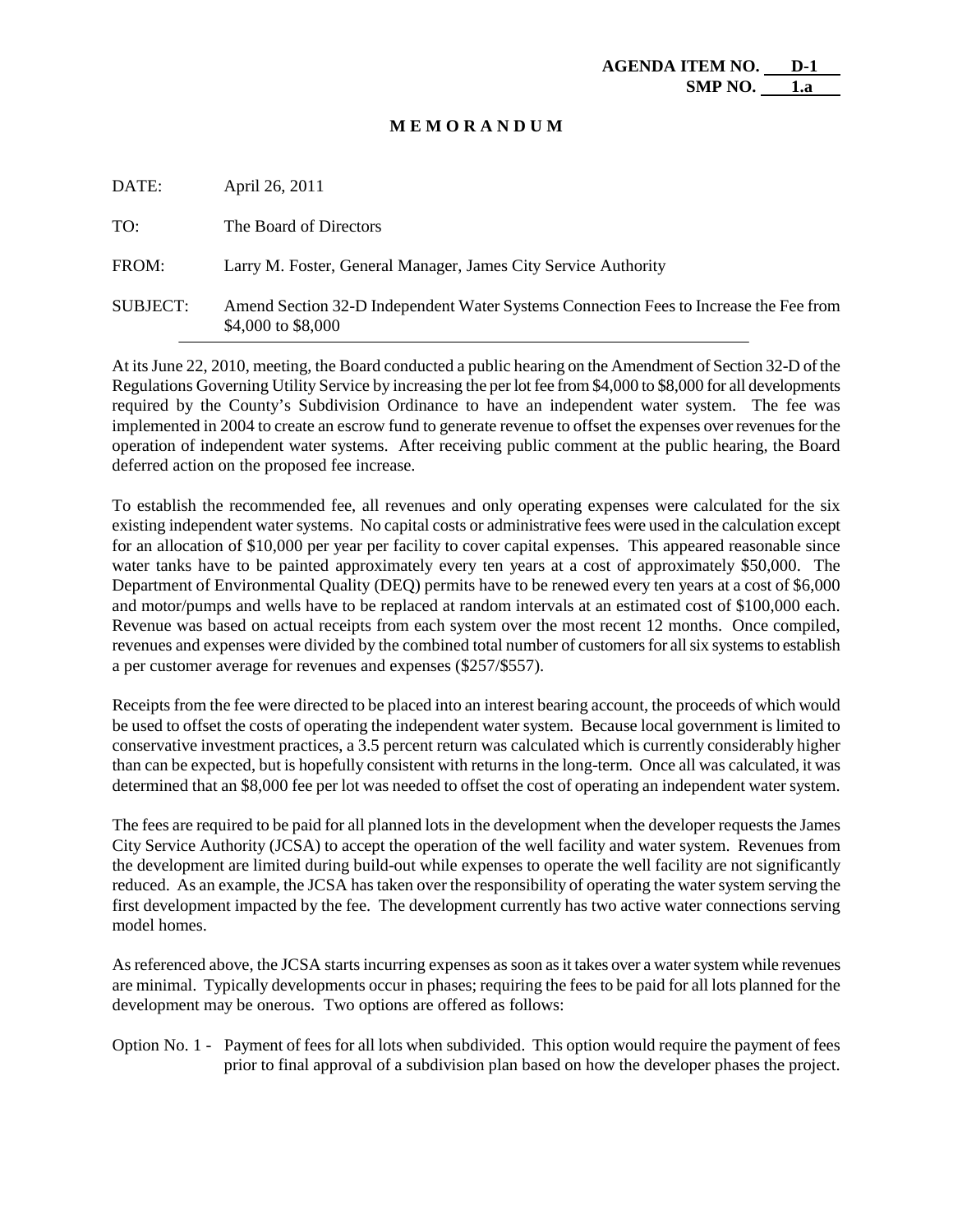Amend Section 32-D Independent Water Systems Connection Fees to Increase the Fee from \$4,000 to \$8,000 April 26, 2011 Page 2

Option No. 2 - Payment of 25 percent of the fee (\$2,000) for all planned lots prior to acceptance of the water facilities with the balance of the fees required when the plumbing permit is issued for the structure. This is the process and timing for collection of connection fees currently.

Both options offer revenue for startup cost associated with the independent water system while deferring a substantial amount of the fee until a later date that is closer to the date that homes will connect to the water system.

Staff recommends approval of the attached resolution amending Section 32-D of the Regulations Governing Utility Service by increasing the Independent Water System Connection Fee from \$4,000 to \$8,000 and providing that the fee be collected prior to final approval of a subdivision plat.

A second resolution is included to offer the Board the opportunity to direct that the fee be collected in accordance with Option No. 2.

Jam h Foster

LMF/nb AmendSec32-D\_mem

Attachment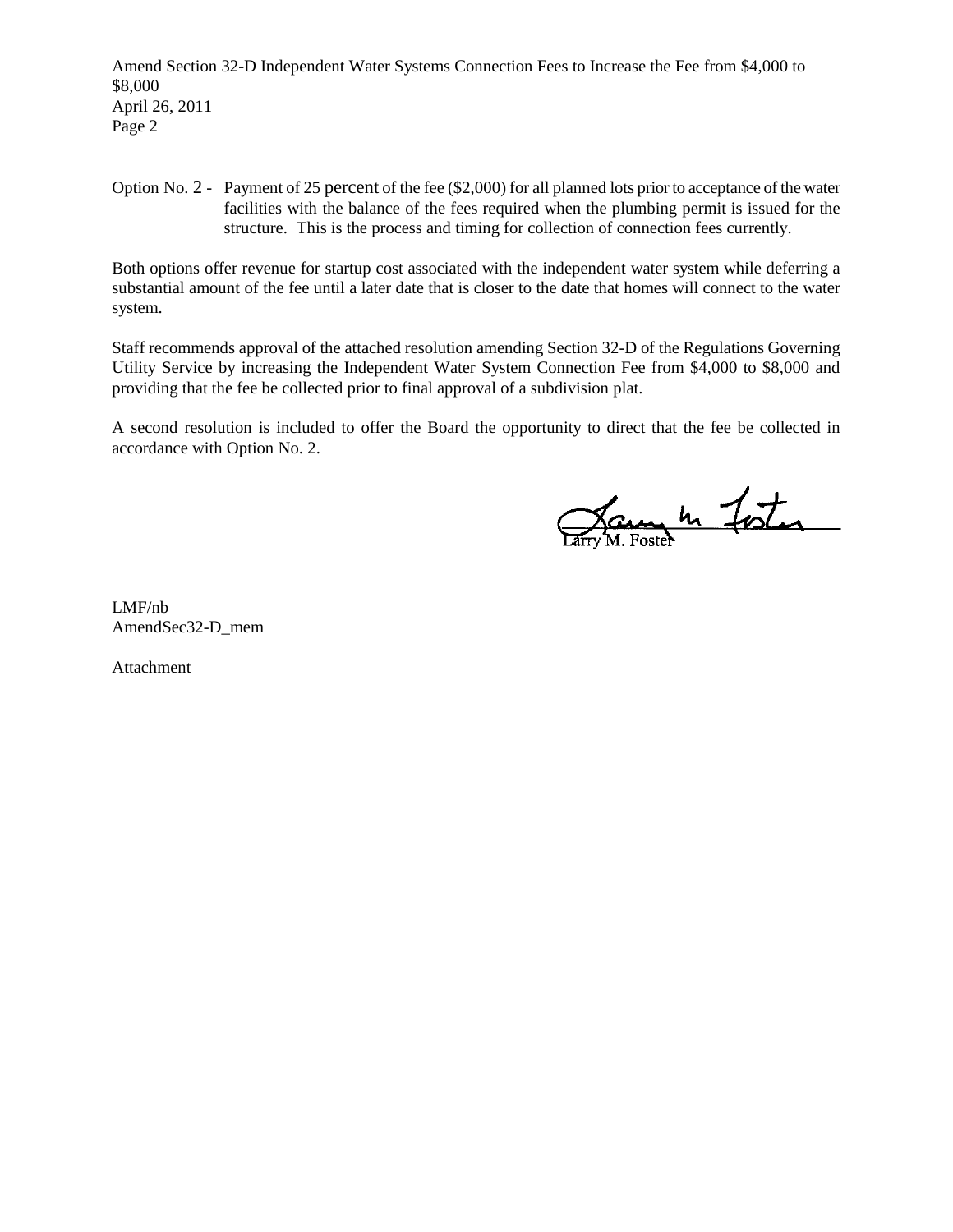## **R E S O L U T I O N**

## AMEND SECTION 32-D INDEPENDENT WATER SYSTEMS CONNECTION FEES

#### TO INCREASE THE FEE FROM \$4,000 TO \$8,000

- WHEREAS, at its June 22, 2010, meeting, the Board conducted a public hearing on the Amendment of Section 32-D of the James City Service Authority's Regulations Governing Utility Service to increase the per lot fee for developers of independent water systems from \$4,000 to \$8,000 but ultimately deferred action on the proposed fee increase; and
- WHEREAS, it has been determined that the returns from the investment of the proceeds from the fee is not adequate to offset the costs of operation of the independent water system as intended; and
- WHEREAS, an updated financial assessment indicates that an \$8,000 per lot fee is required to generate adequate funds to offset the costs of operating independent water systems.
- NOW, THEREFORE, BE IT RESOLVED that the Board of Directors of the James City Service Authority, James City County, Virginia, effective May 1, 2011, hereby amends Section 32- D of the Regulations Governing Utility Service by increasing the per lot fee for Independent Water Systems to \$8,000 and providing that the fee will be collected for each lot proposed to be created prior to the final approval of any subdivision plat.
- BE IT FURTHER RESOLVED that notwithstanding the foregoing, the fee for Independent Water Systems shall remain \$4,000 per lot for those Independent Water Systems, which, as of the date of this resolution, have been installed in conjunction with an approved subdivision and have been dedicated to and accepted by the James City Service Authority.

James G. Kennedy Chairman, Board of Directors

\_\_\_\_\_\_\_\_\_\_\_\_\_\_\_\_\_\_\_\_\_\_\_\_\_\_\_\_\_\_\_\_\_\_\_\_

ATTEST:

Robert C. Middaugh Secretary to the Board

\_\_\_\_\_\_\_\_\_\_\_\_\_\_\_\_\_\_\_\_\_\_\_\_\_\_\_\_\_\_\_\_

Adopted by the Board of Directors of the James City Service Authority, James City County, Virginia, this 26th day of April, 2011.

AmendSec32-D\_res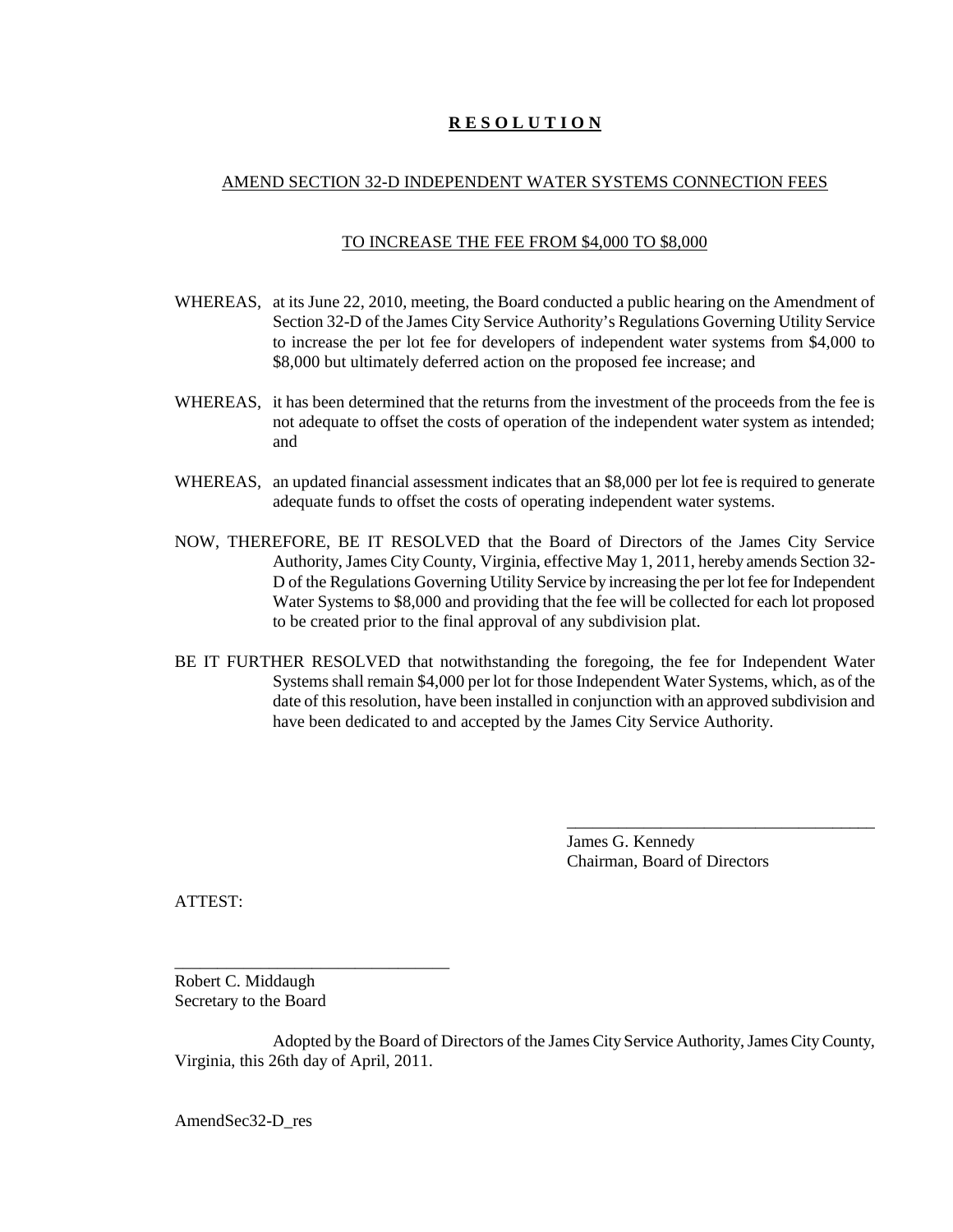## **R E S O L U T I O N**

## AMEND SECTION 32-D INDEPENDENT WATER SYSTEMS CONNECTION FEES

#### TO INCREASE THE FEE FROM \$4,000 TO \$8,000

- WHEREAS, at its June 22, 2010, meeting, the Board conducted a public hearing on the Amendment of Section 32-D of the James City Service Authority's Regulations Governing Utility Service to increase the per lot fee for developers of independent water systems from \$4,000 to \$8,000 but ultimately deferred action on the proposed fee increase; and
- WHEREAS, it has been determined that the returns from the investment of the proceeds from the fee is not adequate to offset the costs of operation of the independent water system as intended; and
- WHEREAS, an updated financial assessment indicates that an \$8,000 per lot fee is required to generate adequate funds to offset the costs of operating independent water systems.
- NOW, THEREFORE, BE IT RESOLVED that the Board of Directors of the James City Service Authority, James City County, Virginia, effective May 1, 2011, hereby amends Section 32-D of the Regulations Governing Utility Service by increasing the fee for Independent Water Systems to \$8,000 and providing that 25 percent of the fee for all lots, based on the developments Master Plan, be collected when the JCSA accepts the water facility and distribution system from the developer with the balance of the fee being collected when the plumbing permit for homes built in the development served by the water system is issued.
- BE IT FURTHER RESOLVED that notwithstanding the foregoing, the fee for Independent Water Systems shall remain \$4,000 per lot for those Independent Water Systems, which, as of the date of this resolution, have been installed in conjunction with an approved subdivision and have been dedicated to and accepted by the James City Service Authority.

James G. Kennedy Chairman, Board of Directors

\_\_\_\_\_\_\_\_\_\_\_\_\_\_\_\_\_\_\_\_\_\_\_\_\_\_\_\_\_\_\_\_\_\_\_\_

ATTEST:

Robert C. Middaugh Secretary to the Board

\_\_\_\_\_\_\_\_\_\_\_\_\_\_\_\_\_\_\_\_\_\_\_\_\_\_\_\_\_\_\_\_

Adopted by the Board of Directors of the James City Service Authority, James City County, Virginia, this 26th day of April, 2011.

AmendSec32-D\_res2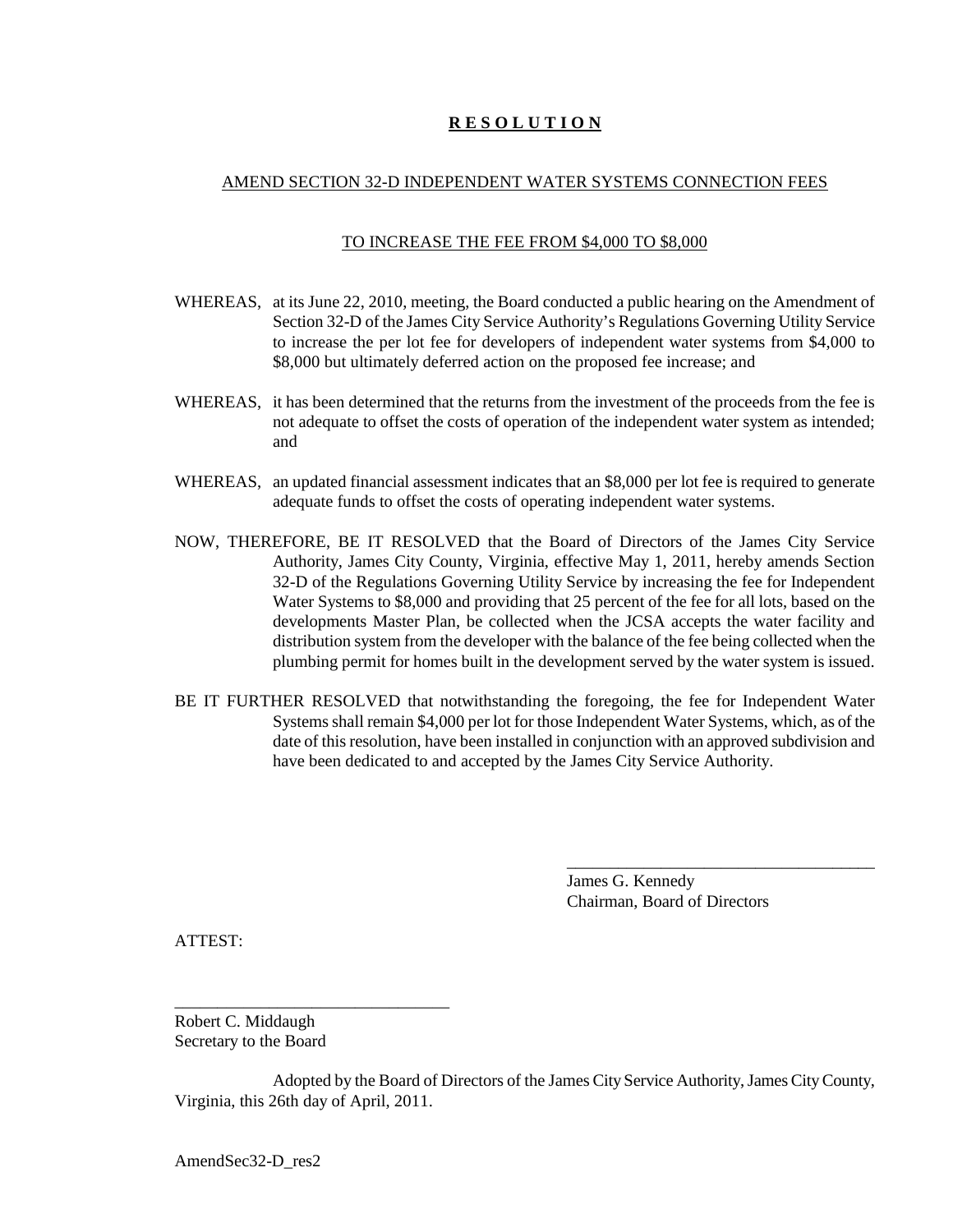## **MEMORANDUM COVER**



**Subject:** Resolution of Appropriation – James City Service Authority (JCSA) – Fiscal Year 2012 Budget

# **Strategic Management Plan Pathway:** N/A

**Action Requested:** Shall the Board approve a public hearing for the James City Service Authority (JCSA) Fiscal Year 2012 budget?

**Summary:** The JCSA Board of Directors held a public hearing on April 12, 2011, on the FY 2012 JCSA budget. Attached for Board consideration and adoption is the resolution of appropriation for FY 2012.

Staff recommends approval of the attached resolution.

**Fiscal Impact:** None

| <b>FMS Approval, if Applicable:</b><br>Yes<br>No |                             |
|--------------------------------------------------|-----------------------------|
| <b>Assistant County Administrator</b>            | <b>County Administrator</b> |
| Doug Powell ________                             | Robert C. Middaugh          |
| <b>Attachments:</b><br>Memorandum                | <b>Agenda Item No.: E-1</b> |

2. Resolution

**Date:** April 26, 2011

ROA\_JCSAFY12\_cvr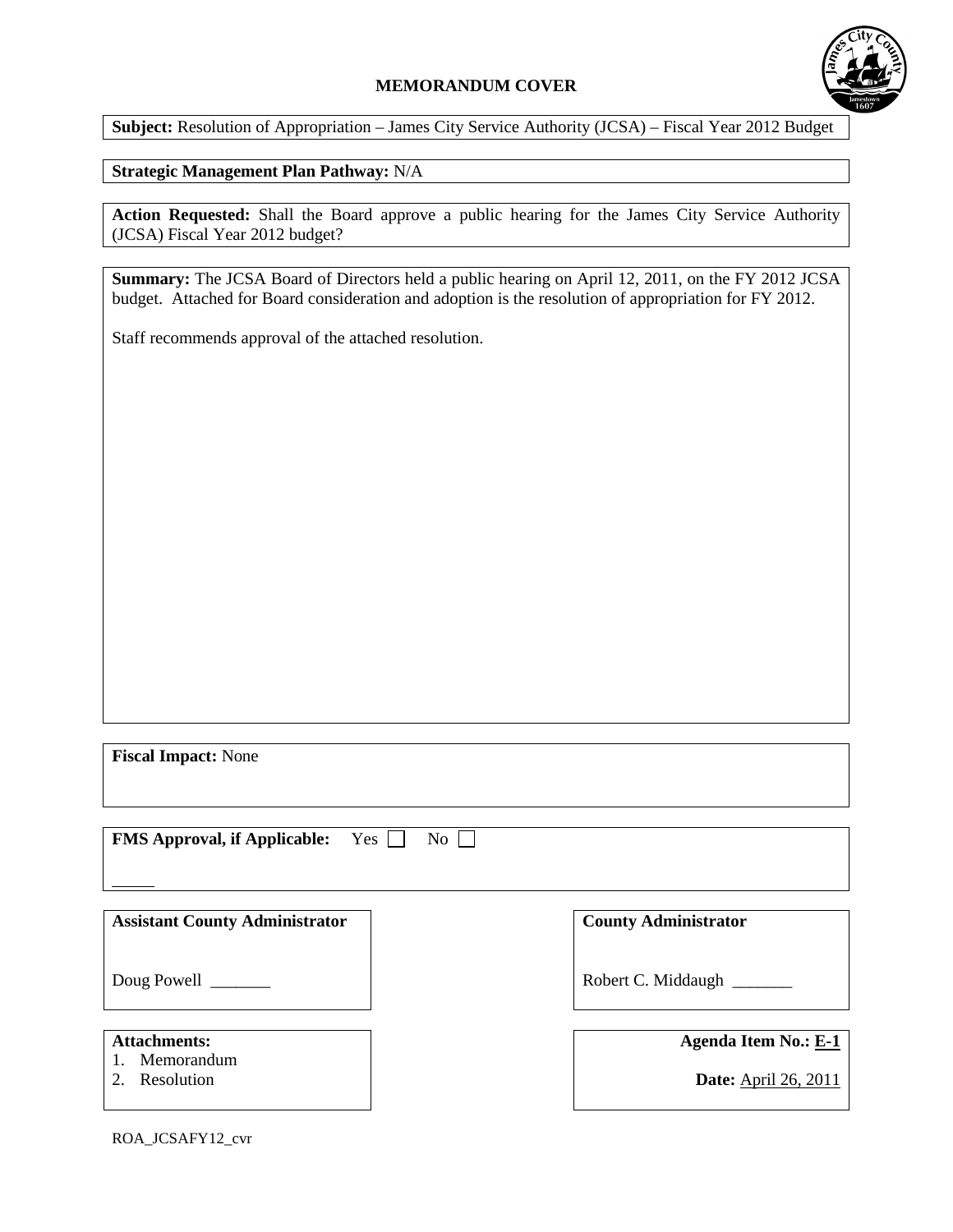## **M E M O R A N D U M**

| DATE:           | April 26, 2011                                                                                        |
|-----------------|-------------------------------------------------------------------------------------------------------|
| TO:             | The Board of Directors                                                                                |
| FROM:           | Robert H. Smith, Assistant General Manager, James City Service Authority                              |
| <b>SUBJECT:</b> | Resolution of Appropriation – James City Service Authority (JCSA) – Fiscal Year 2012<br><b>Budget</b> |
|                 |                                                                                                       |

Attached for Board consideration and adoption is the resolution for the FY 12 appropriations for the James City Service Authority:

- Water Fund
- Sewer Fund
- Administration Fund
- Capital Improvement Program
- Debt Service Fund

Staff recommends adoption of the attached resolution.

Robert H. Smith<br>Robert H. Smith<br>CONCUR:<br>Carry M. Foster

RHS/nb ROA\_JCSAFY12\_mem

Attachment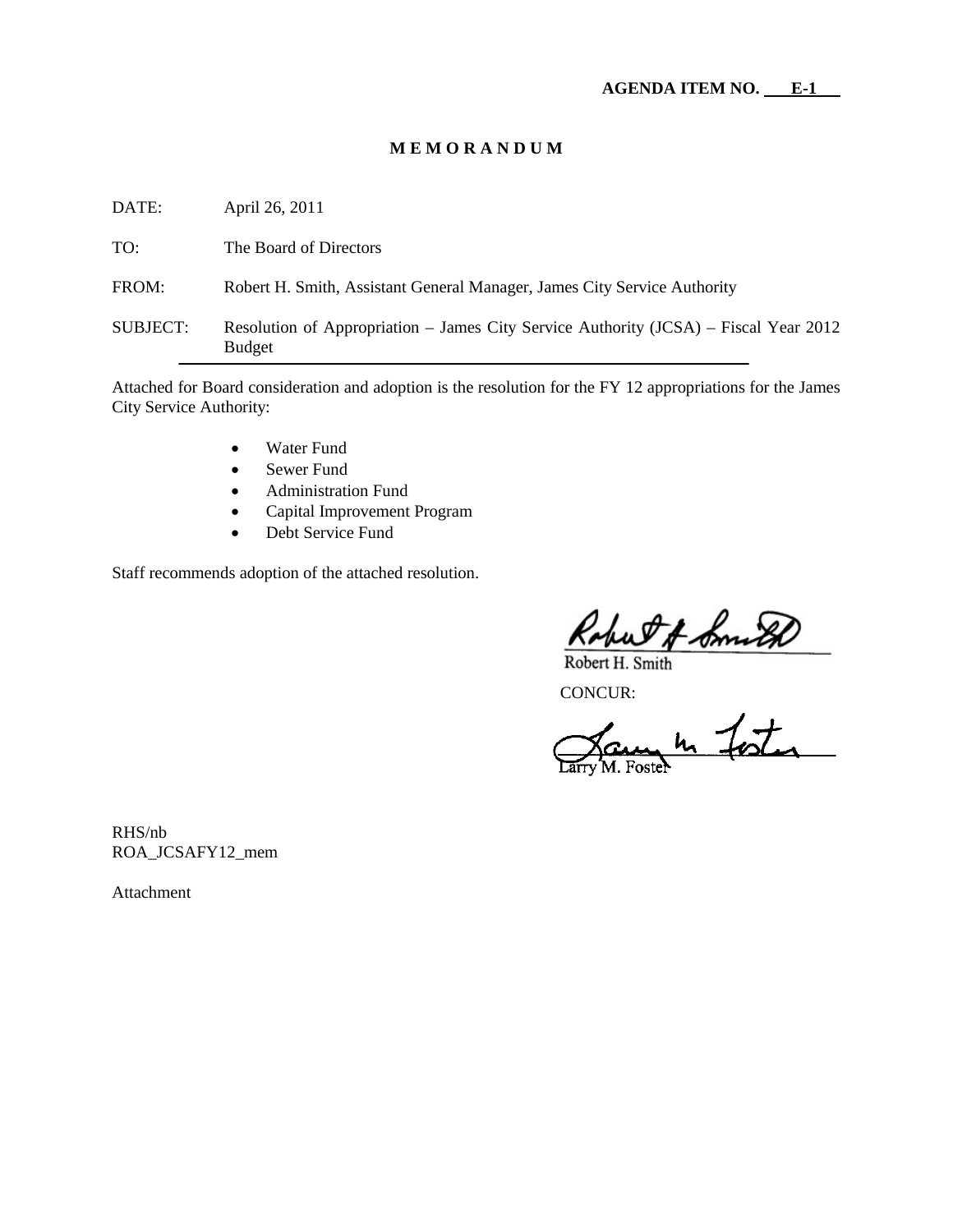#### RESOLUTION OF APPROPRIATION

#### JAMES CITY SERVICE AUTHORITY (JCSA) – FISCAL YEAR 2012 BUDGET

- WHEREAS, the Assistant General Manager has prepared a proposed budget for the fiscal year beginning July 1, 2011, and ending June 30, 2012; and
- WHEREAS, the Board of Directors has considered said budget and now proposes to adopt the budget.
- NOW, THEREFORE, BE IT RESOLVED by the Board of Directors of the James City Service Authority, James City County, Virginia, that the following amounts are hereby adopted and appropriated for operations and activities in the amounts as shown below:
	- 1. The following amounts are hereby appropriated in the **Water Fund**:

| Water Fund - Revenue:                         |             |
|-----------------------------------------------|-------------|
| <b>Service Charges</b>                        | \$6.723.356 |
|                                               |             |
| Water Fund - Expenditures:                    |             |
| <b>Administration Fund Allocation</b>         | \$2,475,829 |
| <b>Operations and Maintenance</b>             | 2,835,083   |
| Capital Equipment Outlay                      | 23,000      |
| Debt Services Fund                            | 1,383,444   |
| Project Development Agreement Operating Costs | 6,000       |
|                                               | 6,723,356   |

2. The following amounts are hereby appropriated in the **Sewer Fund**:

| Sewer Fund - Revenue:                 |             |
|---------------------------------------|-------------|
| <b>Service Charges</b>                | \$580       |
| Sewer Fund - Expenditures:            |             |
| <b>Administration Fund Allocation</b> | \$3,419,003 |
| <b>Operations and Maintenance</b>     | 2,087,535   |
| <b>Grinder Pump Expenses</b>          | 309,000     |
| <b>Capital Equipment Outlay</b>       | 74.500      |
|                                       |             |

3. The following amounts are hereby appropriated for the funds as indicated:

#### **ADMINISTRATIVE FUND**

| Revenues:               |                    |
|-------------------------|--------------------|
| Allocated to Water Fund | \$2,475,829        |
| Allocated to Sewer Fund | 3.419.003          |
|                         | <u>\$5,894,832</u> |